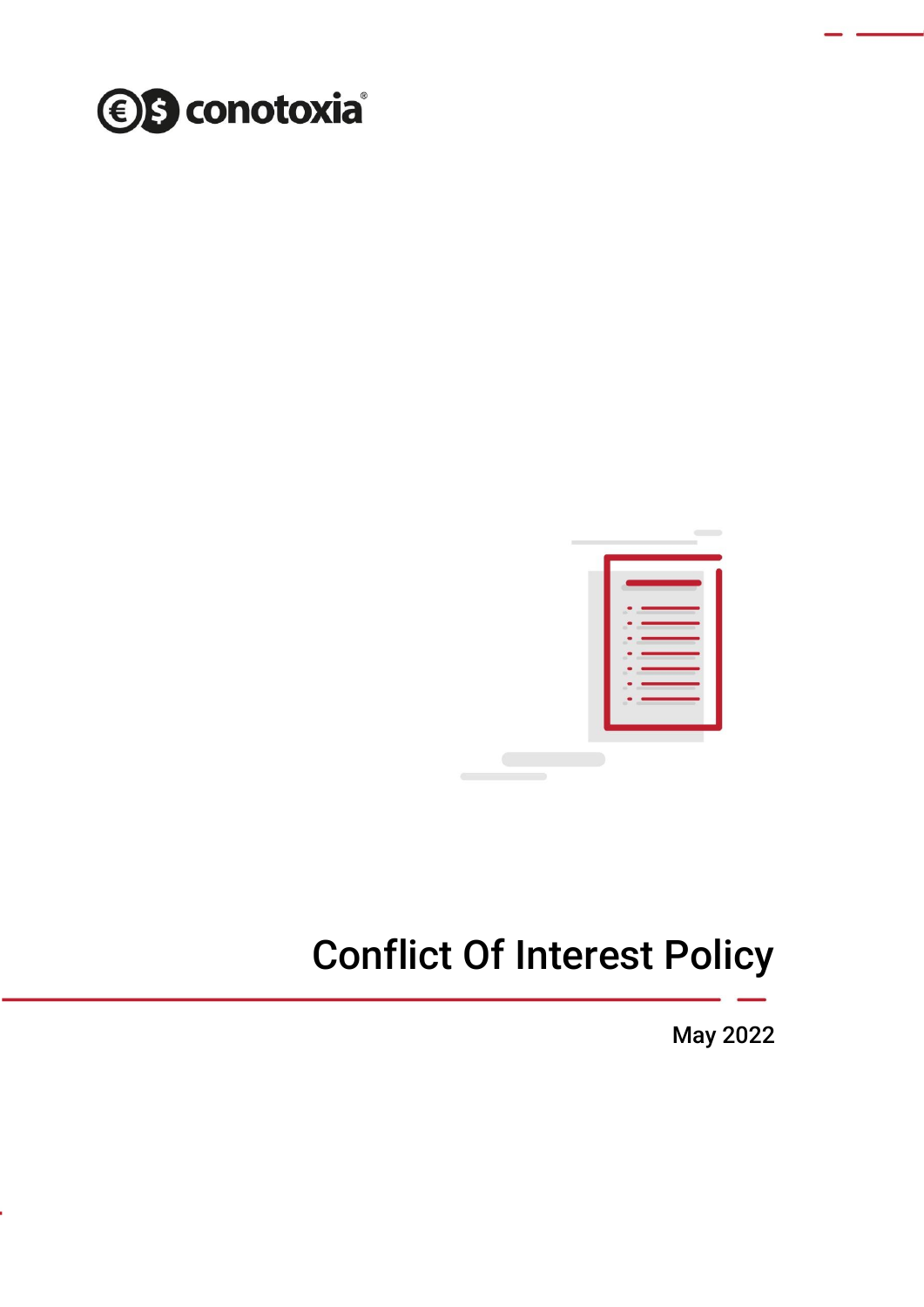## 1. Introduction

Following the implementation of the Markets in Financial Instruments Directive 2014/65/EU ("MiFID II") and in accordance to the provisions of the Financial Services and Activities and Regulated Markets Law 87(I)2017 (the "Law") of the Cyprus Securities and Exchange Commission ("CySEC"), Conotoxia Ltd (hereinafter called the "Company") is required to establish, implement and maintain an effective conflicts of interest policy (the "Policy") designed to prevent conflicts of interest. The Policy must be set out in writing and be appropriate to the size and organisation of the Company and the nature, scale and complexity of its business.

## 2. Aim of the Policy

The Policy aims to identify and prevent or manage conflicts of interest between the Company, including its directors, managers, employees and tied agents, or any person directly or indirectly linked to them by control, and its clients or between one client and another, or combinations thereof, including those caused by the receipt of inducements from third parties or by the investment firm's own remuneration and other incentive structures.

Specifically, the Policy:

- 1. identifies, with reference to the specific investment services and activities and ancillary services carried out by or on behalf of the Company, the circumstances which constitute or may give rise to a conflict of interest entailing a risk of damage to the interests of one or more clients; and
- 2. specifies the procedures to be followed and the measures to be adopted to prevent or manage such conflicts.

Conflicts of interest should be regulated only where an investment service or ancillary service is provided by the Company. The status of the client to whom the service is provided  $-$  as either retail, professional or eligible counterparty  $-$  is irrelevant for this purpose.

## 3. Identification of conflicts of interest

A conflict of interest arises when, in the course of providing investment and/or ancillary services and/or investment activities, the interests of the investor could be damaged to the advantage of the Company's managers, employees, agents working with the Company or to the advantage of another client. The Company has a duty to act honestly and fairly in providing investment and/or ancillary services while acting with propriety, fairness and professionalism to serve the best interests of the clients.

For the purpose of identifying the types of conflicts of interest that may arise, the Company shall take into account whether itself or a relevant person or a person directly or indirectly linked by control to the Company, may in the course of providing Investment and Ancillary Services or a combination thereof:

- 1. is likely to make a financial gain or avoid a financial loss at the expense of the client;
- 2. has an interest in the outcome of a service provided to the client or of a transaction carried out on behalf of the client, which is distinct from the client's interest in that outcome;

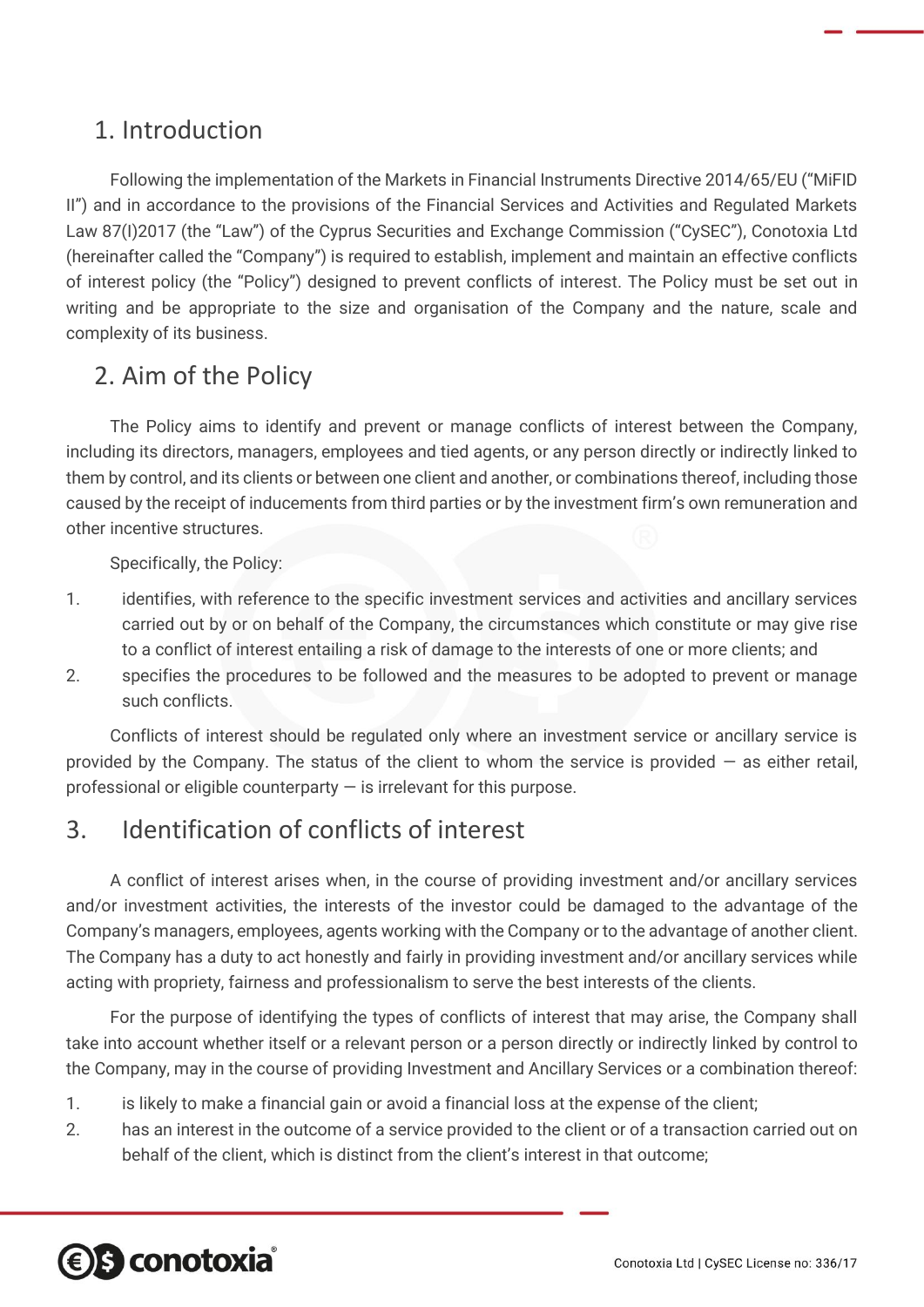- 3. has a financial or other incentive to favor the interests of another client or group of clients over the interests of the client;
- 4. carries on the same business as the client;
- 5. receives or will receive, from a person other than the client, an inducement in relation to a service provided to the client, in the form of monetary or non-monetary benefits or services.

Specifically, given the Company's current business model, the following conflicts of interest have been identified:

- 1. Personal Account Dealing;
- 2. Inside and Proprietary Information;
- 3. Inducements;
- 4. Selection of Service Providers;
- 5. Remuneration of Staff;
- 6. Access to electronic data; and
- 7. Supervision and segregation of departments.

In respect of these conflicts, the Company maintains and operates procedures with a view to taking all appropriate steps to prevent conflicts of interest from constituting or giving rise to material risk of damage to the interests of the Company's clients.

The conflict of interest may arise between the following parties:

- 1. Between the client and the Company
- 2. Between two clients of the Company<br>3. Between the Company and its employ
- Between the Company and its employees
- 4. Between a client of the Company and an employee or manager of the Company
- 5. Between Company's Departments

The detailed description of conflicts of interest constitutes Appendix I to this Policy.

## 4. Management and prevention of conflicts of interest

Senior management is responsible for ensuring that the Company identifies, prevents and manages its conflicts of interest. In managing the Company's conflicts of interest, senior management will:

- 1. ensure that all staff are aware of the critical importance of the Policy in carrying out the Company's business, and the need to report any perceived conflict of interest promptly;
- 2. review any actual or potential conflict of interest as soon as it is identified and identify appropriate steps to manage the conflict as necessary; these steps shall have the aim of preventing the risks of damage to the interests of a client;
- 3. communicate to all relevant staff the procedures to be followed in order to manage the conflict of interest; and
- 4. document the conflict of interest and the measures undertaken in the Policy.

Moreover, the Company ensures that relevant persons engaged in different business activities involving a conflict of interest carry on those activities at a level of independence. The procedures to be followed and measures to be adopted that are necessary for the firm to ensure the requisite degree of independence include the following:

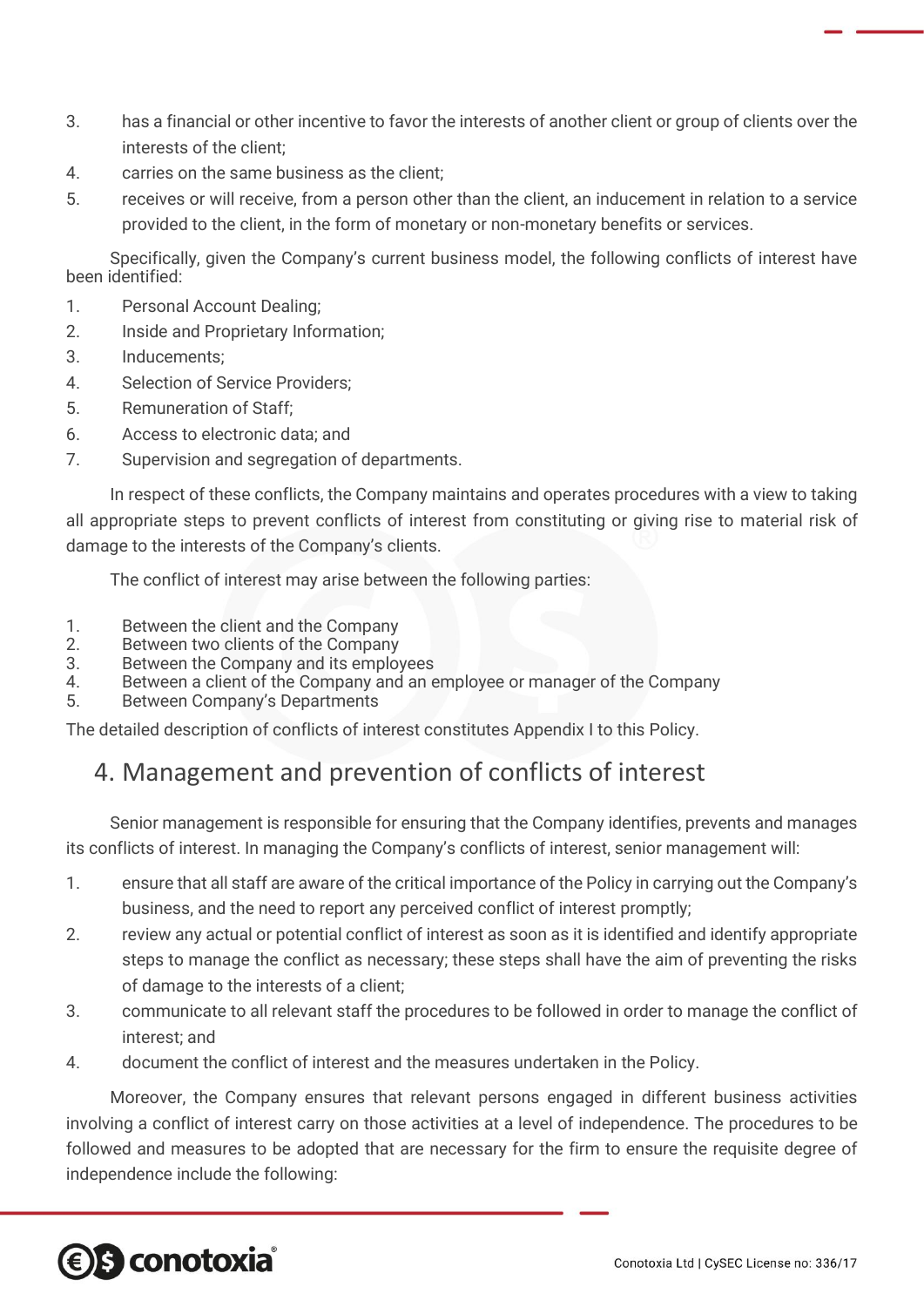- 1. an effective security policy with various access levels to prevent or control the exchange of information between relevant persons engaged in activities involving a risk of a conflict of interest where the exchange of that information may harm the interests of one or more clients;
- 2. the separate supervision of relevant persons whose principal functions involve carrying out activities on behalf of, or providing services to, clients whose interests may conflict, or who otherwise represent different interests that may conflict, including those of the firm;
- 3. the removal of any direct link between the remuneration of relevant persons principally engaged in one activity and the remuneration of, or revenues generated by, different relevant persons principally engaged in another activity, where a conflict of interest may arise in relation to those activities;
- 1. Dealing Room Department employees do not relate their remuneration with clients' performance.
- 2. Investment research employees do not relate their remuneration with clients' performance.
- 3. the annual review of the Company's execution arrangements;
- 4. measures to prevent or limit any person from exercising inappropriate influence over the way in which a relevant person carries out investment or ancillary services or activities; and

f)measures to prevent or control the simultaneous or sequential involvement of a relevant person in separate investment or ancillary services or activities where such involvement may impair the proper management of conflicts of interest. The Company pays special attention to the activitiesand services it offers and undertakes ongoing monitoring of the business activities to ensure that the internal controls are appropriate.. In particular, such special attention is appropriate where the Company or a person directly or indirectly linked by control to the Company performs a combination of two or more of these activities.

Based on the conflicts identified in Section 3 of this Policy, the Company applies the following measures to prevent such conflicts from arising.

1. Personal account dealing:

The Company has implemented a Personal Transaction Policy, with which staff, and related persons under their control, must comply. At the commencement of their functions, members of staff are required to commit to comply with this policy.

All transactions in financial instruments by staff and relevant persons must be reported to the Compliance Officer promptly. These transactions must include precise dates and timings and any authorization or prohibition in connection with such a transaction. The Compliance Officer keeps a record of such transactions in electronic form.

2. Inside and proprietary information:

Staff members, who, in pursuit of the Company's business activities, possess inside or proprietary information must preserve its confidentiality and disclose it only to other staff who have a valid business reason for receiving it. Members of staff who believe they have received inside information from any source must immediately contact the Compliance Officer. The Company and its staff members cannot use or further disclose the information where it has been received.

Additionally, the Company has established "Chinese walls" to prevent or control the exchange of information between relevant persons engaged in activities involving a risk of a conflict of interest where

## *S* conotoxia®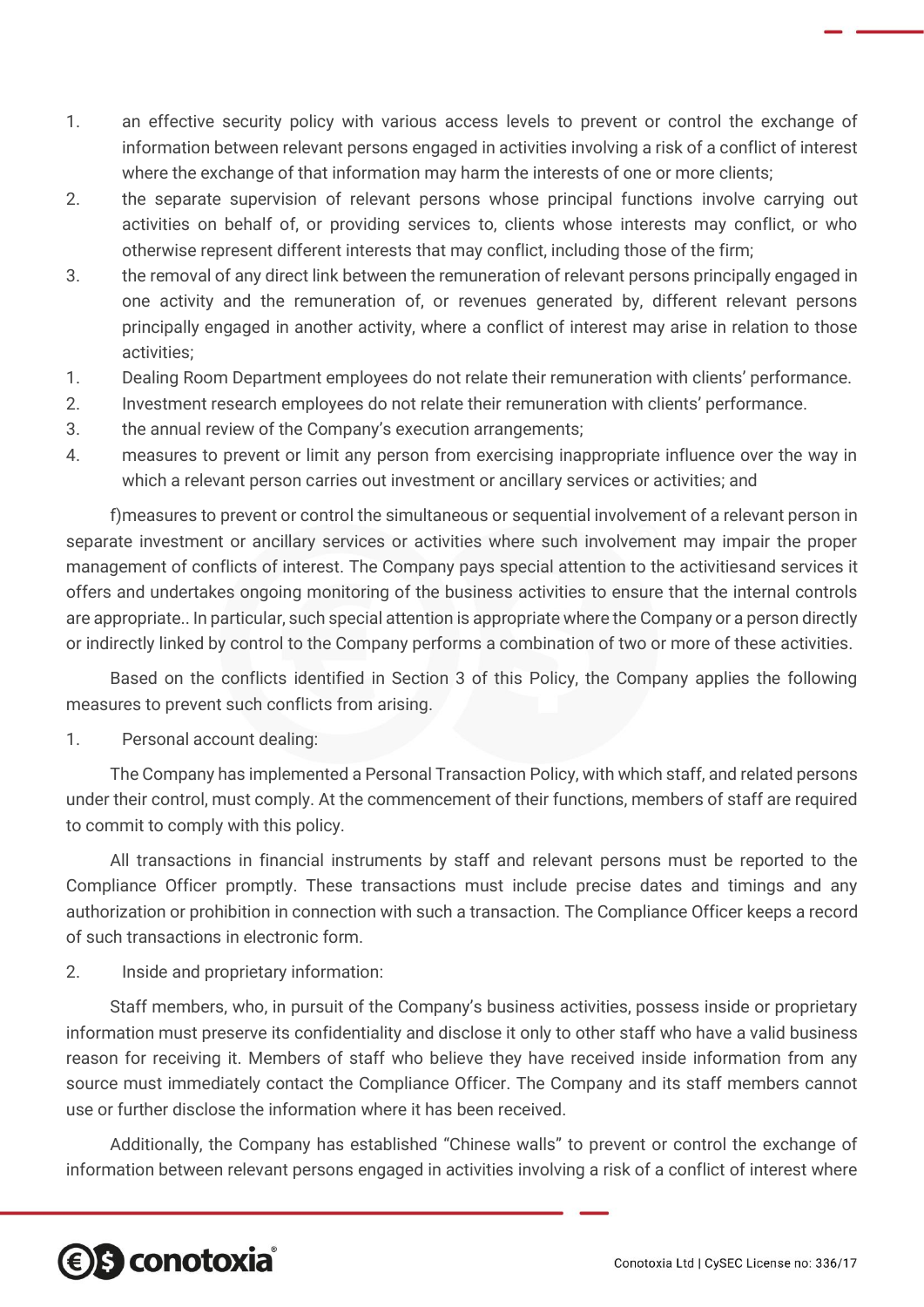the exchange of that information may harm the interests of one or more clients. Specifically, the Chinese walls have been established between the following departments/functions:

- 1. Reception and Transmission of orders;
- 2. Investment research and financial analysis or other forms;
- 3. Portfolio Management;
- 4. Investment Advice; and
- 5. Dealing on Own Account.

#### 6. Inducements:

Personal gifts: The Company operates a personal gifts policy, which is applicable to benefits or inducements to staff which might be seen as conflicting with their duties to the Company or to any of the Company's clients. To address conflicts of interest that may arise when a member of staff accepts a gift, the Company applies a general rule that always any such gifts cannot exceed the amount of EUR100. All gifts have to be reported to the Compliance Officer. The Compliance Officer keeps a record of such gifts in electronic form.

Receipt of fees and commission: The Company is not paying or is being paid any fee or commission or providing or being provided with any non-monetary benefit in connection with the provision of an investment service or ancillary service to the client, unless the fee, commission or non-monetary benefit is designed to enhance the quality of the relevant service to the client.

A fee, commission or non-monetary benefit shall be considered to be designed to enhance the quality of the relevant service to the client if all of the following conditions are met:

- 1. it is justified by the provision of an additional or higher-level service to the relevant client, proportional to the level of inducements received, such as:
- 1. the provision of access, at a competitive price, to a wide range of financial instruments that are likely to meet the needs of the client, including an appropriate number of instruments from third party product providers having no close links with the investment firm, together with either the provision of added-value tools, such as objective information tools helping the relevant client to take investment decisions or enabling the relevant client to monitor, model and adjust the range of financial instruments in which they have invested, or providing periodic reports of the performance and costs and charges associated with the financial instruments.
- 2. it does not directly benefit the recipient firm, its shareholders or employees without tangible benefit to the relevant client;
- 3. it is justified by the provision of an on-going benefit to the relevant client in relation to an ongoing inducement.
- 4. In relation to any payment or benefit received from or paid to third parties, the Company shall disclose to the client the information required by the relevant Law. Moreover, the Company maintains a 'Gifts and Inducements Log' registering the solicitation, offer and/or receipt of certain benefits.Selection of service providers:

In the event of any personal relationship between the Company and the third party, or a person connected to them, the Company takes this into account and considers potential conflicts or the

## *<b>€S* conotoxia®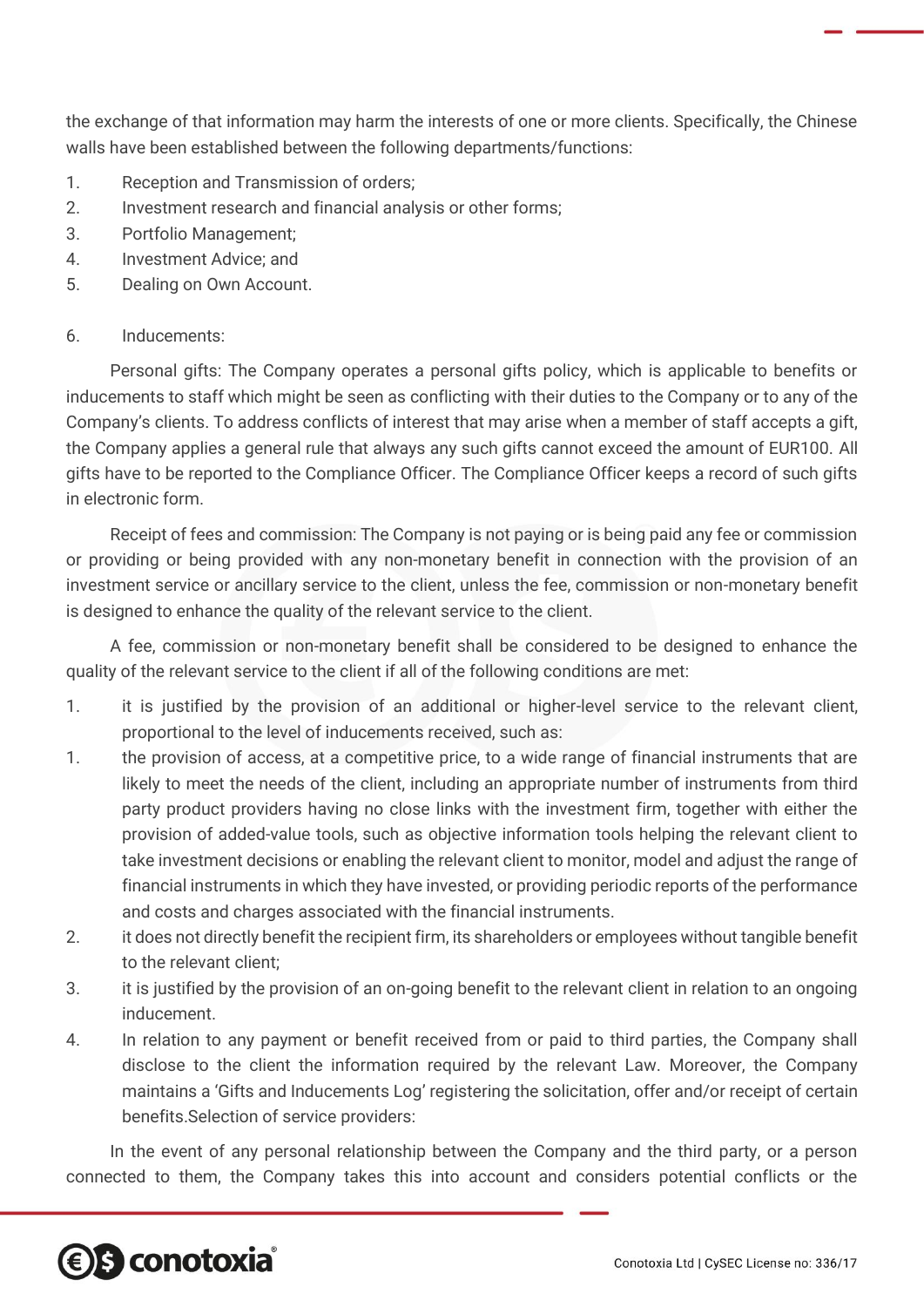appearance of conflicts in making its selection. As far as possible, the connected party should refrain from being involved in the actual decision-making process.

The Company prevents conflicts arising regarding the selection of a service provider by not accepting or providing fees, commissions and non-monetary benefits which do not directly enhance the service offered.

#### 5. Remuneration of staff:

Staff remuneration is carefully considered to ensure that conflicts do not inadvertently arise through targets that inappropriately incentivise staff members to behave in a manner that disadvantages the interests of clients in favour of the Company.

As a policy, none of the Company's employees and/or Directors can be remunerated based on the successful promotion of certain products or financial instruments over others.

Additionally, in no case will the variable remuneration component exceed 100 % of the fixed component of the total annual remuneration for each individual.

6. Access to electronic data:

The Company has a security policy in place, which governs the access to electronic data so that the persons engaged in each department do not have a direct physical access to records and information concerning the subject matter of another department and which are not considered necessary for the execution of specific work. Specifically, separate permissions and access rights are provided for the various departments.

Moreover, the employees of the Investment Advice and Portfolio Management Department utilize separate systems for the performance of their duties and responsibilities and they have also separate access rights/credentials to the systems they utilize.

#### 7. Supervision and segregation of departments

The Company maintains separate supervision and segregation of departments / functions which provide services to clients, whose interests may conflict with those of other clients or with the interests of the Company. As mentioned also above, the Company has in place Chinese Walls procedures where communicating of information and data between the various business units of the Company and especially whether the Company's officers and employees have access to data in the possession of business units to which such access is not permitted.

In particular, the necessary Chinese Walls are established between the various organisational units of the Company, so as to prevent the flow of confidential information in a way that adversely affects the interests of the clients. In this respect, the following procedures and measures shall be followed:

1. Organisational units that may give rise to conflicts of interests will be located separately (i.e. physical seperation of organisational units). More specifically, such separations exist around the Brokerage Department and Dealing on Own Account Department, so as to prevent the flow of information from one to the other, especially in cases where big orders arise in either unit which may materially impact the prices of the Financial Instruments and so as to ensure any reports on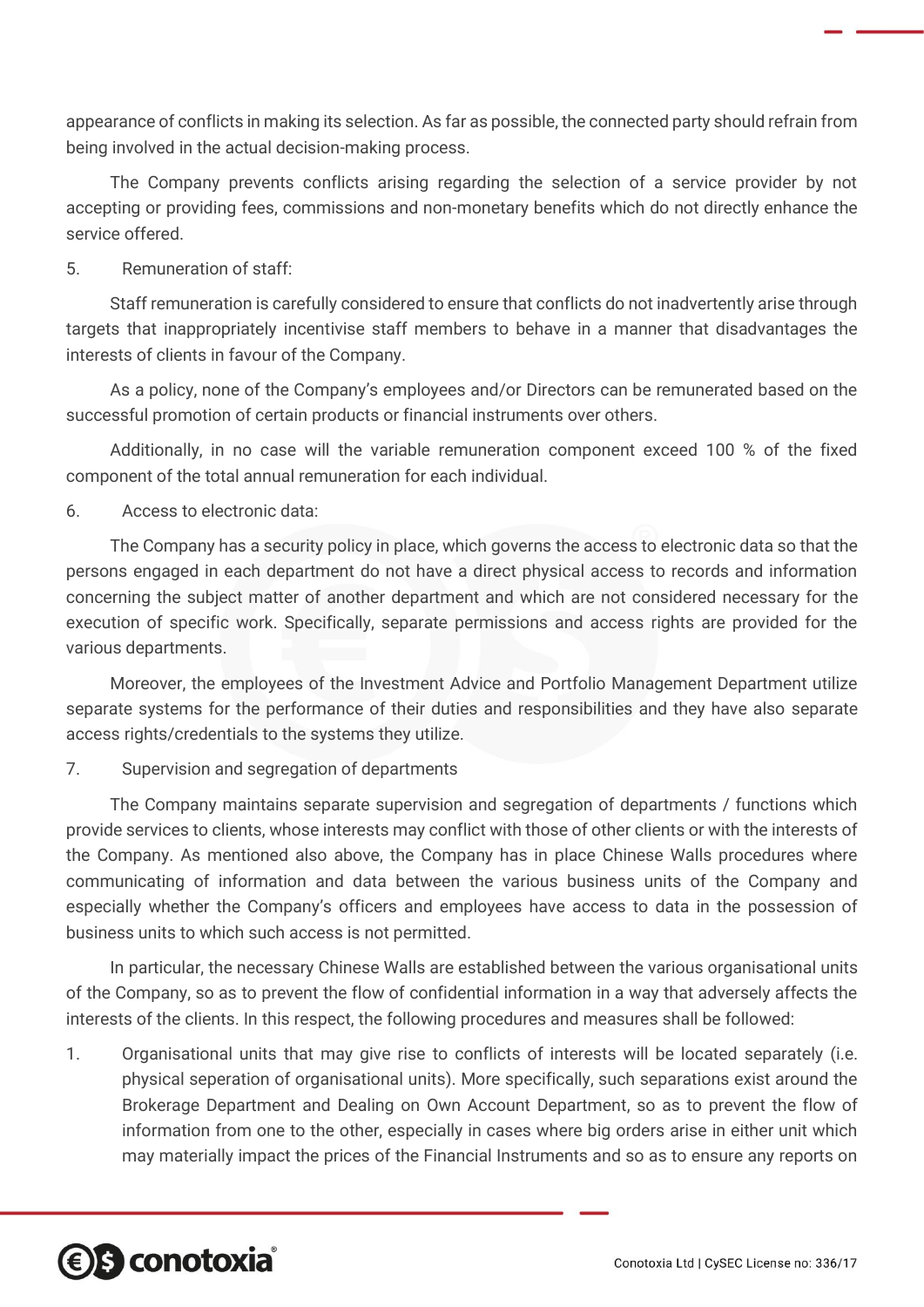Financial Instruments which may affect their price, are not made known to members of staff before being announced to the public;

- 2. The Company ensures that the employees of the Investment Advice and Portfolio Management Department have distinct offices, situated in separated rooms within the Company. Additionally, it is strictly prohibited for employees of both departments to discuss between them any matters related with the clients of each department. Additionally, the flow of information between the two departments is strictly prohibited;
- 3. The Management bestowed upon the Compliance Department enough executive authority to establish and safeguard its independence from all other departments within the Company. The Compliance Officer has unrestricted access to all information and to all departments reports directly to the Board of Directors;
- 4. No person shall replace another person in his/her duties without the prior written consent and approval by the Management and Compliance Officer in accordance with the Company's Replacement Policy. Such consent will be given by the Management and Compliance Officer after all issues of possible conflict of interest have been reviewed
- 5. The Compliance Officer shall ensure that the executive directors of the Company and/or other hierarchical officers do not exercise inappropriate influence over the way in which a relevant person carries out the provision of investment and/or ancillary services;
- 6. The procedures for personal transactions shall be strongly followed; and
- 7. The Compliance Officer shall be the responsible personnel for maintaining such Chinese Walls, by means of regular and frequent checks that will be monitored by the Company's Internal Auditor on an annual basis.

Regarding the Portfolio Management services, the Company shall not accept and retain benefits by any third party, the Portfolio Management Department is independent in its investment decisions.

The detailed description of methods Company use to manage the identified conflicts of interest constitutes Appendix I to this Policy.

## 5. Personal Conflicts

The Company's clients and/or employees own personal interest is a common factor to many conflicts of interests. Therefore, the Company tries to set out some examples of the areas in which a conflict of interest may encounter.

1. Receipt of Gifts and/or Inducements

It is the Company's policy that none of the employees or member of his/her immediate family members shall solicit or accept any compensation, gifts of cash, significant loans, lavish entertainment, inducement consisting of a fee commission or any other substantial nonmonetary benefits. In case any gifts are received it must be promptly reported to the manager and the manager will determine whether a gift can or should be kept by the employee or returned.

2. Interests in Transactions

It is the Company's policy that none of the employees or member of his/her immediate family members shall engage in any transaction involving the Company if the employee or member of his immediate family has a substantial interest in the transaction or can benefit directly or indirectly from the transaction except as specifically authorized in writing by the BoD and Compliance Officer.

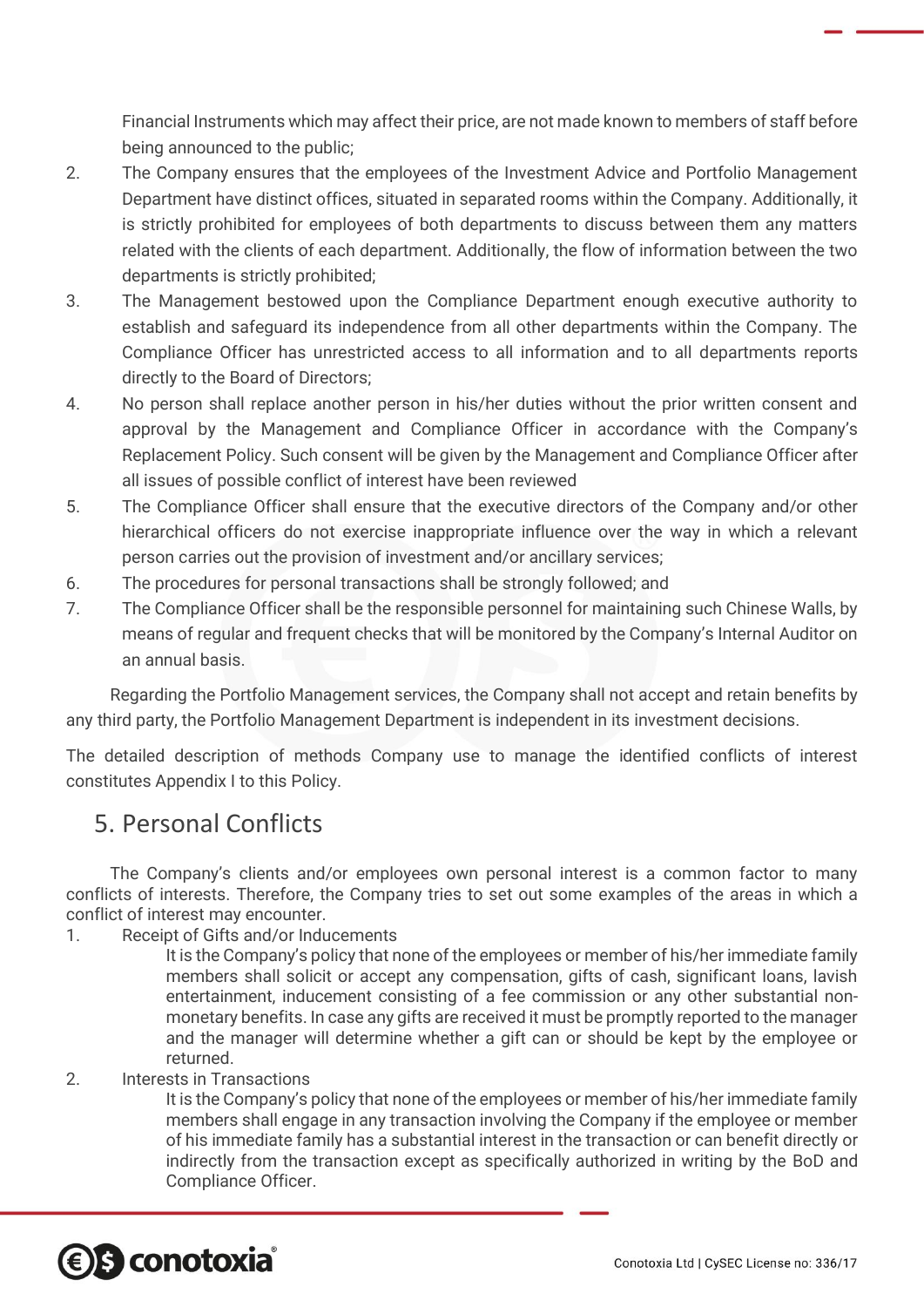#### 3. External Business Interests

Employees must avoid other employment or business activities including personal investment that interfere with their duties to the Company. Each employee is obliged to report to the Compliance Officer any situation or transaction which may cause actual or potential conflict of interest.

#### 4. Interests in competitors

No employee or a member of his;/her immediate family shall serve as an employee, officer, director with a competitor since it may create a divided loyalty. In case such condition occurs an employee is obliged to immediately inform the management of the Company.

## 6. Personal Transactions and Conflicts of Interest

Employees may not undertake a personal transaction in order to prevent potential conflicts of interest between the Company & its members and the Clients, in the following cases:

a) Relevant employees who are involved into provision of Investment Advice, whereby resulting actions by the Client may influence the price of certain financial instruments (e.g. in regulated markets and/or MTFs with limited market depth), are not allowed to transact in such instruments or any of its derivatives, and are not allowed to solicit or induce transactions in such instruments by any of their related persons, particularly with respect to transactions that related persons are about to effect before or after the provision of the said investment advice;

b) Relevant employees who are involved into provision of Reception and Transmission or Execution of client orders and therefore have priority access to the client transaction information, are not allowed to transact in any instruments involved in client transaction, and therefore are not allowed to operate trading accounts with the Company.

c) Relevant employees who are involved into provision of Reception and Transmission or Execution of client orders in financial instruments in regulated markets and/or MTFs with limited market depth, are not allowed to operate trading accounts with access to those markets and/or MTFs neither with the Company, nor outside the Company.

d) Relevant employees who are involved in technical support of the trading activities and thus have enhanced ("administrator") accesses to the Company's trading platforms, are not allowed to operate trading accounts with the Company.

e) Relevant employees who are involved in back office activities such as setting limits for trading on client accounts, or recording deposit and withdrawals in clients accounts, or otherwise having accesses enabling them to amend client balances in cash and/or financial instruments, are not allowed to operate trading accounts with the Company.

f) Relevant employees who effectively direct the business of the companies are not allowed to operate trading accounts with the Company in any financial instruments where the Company acts as a principal in its dealings with the client account holders.

g) Relevant employees who are involved into provision of Portfolio Management and Investment Advice are not allowed to operate personal trading accounts in any financial instruments that are bought or sold by such persons on client accounts during the course of Portfolio Management services, or recommended to the clients in the course of Investment Advice, whenever such instruments are traded in regulated markets and/or MTFs with limited market depth.

## **e s conotoxia**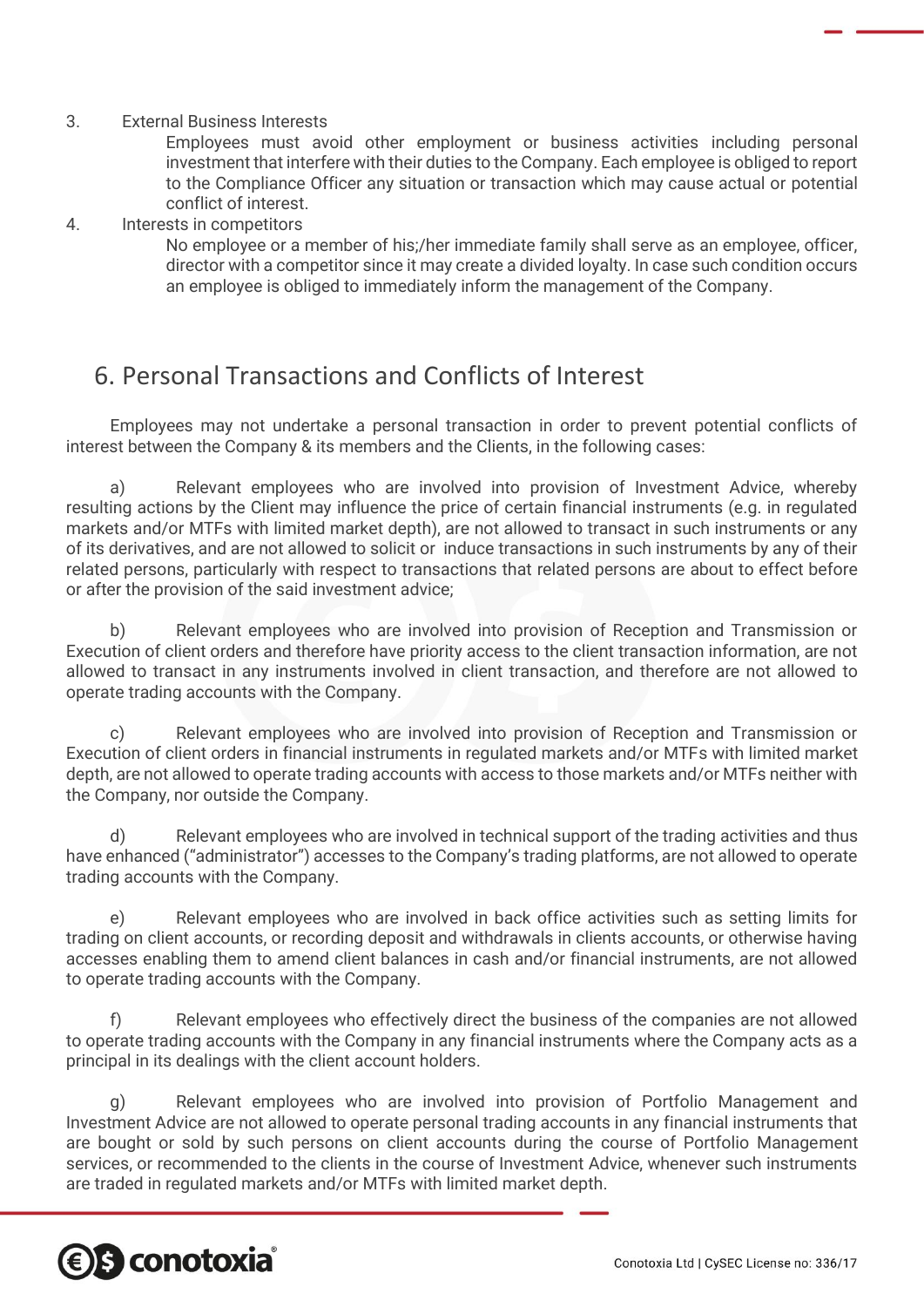## 7. Disclosures

In the case where the Company's organisational arrangements to prevent conflicts of interest are not sufficient to ensure, with reasonable confidence, that risks of damage to client interests will be prevented, the Company a measure of last resort shall clearly disclose to the client the general nature and/or sources of conflicts of interest and the steps taken to mitigate those risks before undertaking business on its behalf. Such disclosure shall:

- 1. be made in a durable medium; and
- 2. include sufficient detail, taking into account the nature of the client, to enable that client to take an informed decision with respect to the service in the context of which the conflict of interest arises.

The disclosure shall clearly state that the organisational and administrative arrangements established by the investment firm to prevent or manage that conflict are not sufficient to ensure, with reasonable confidence, that the risks of damage to the interests of the client will be prevented.

The disclosure must also include specific description of the conflicts of interest that arise in the provision of investment and/or ancillary services, taking into account the nature of the client to whom the disclosure is being made. The description shall explain the general nature and sources of conflicts of interest, as well as the risks to the client that arise as a result of the conflicts of interest and the steps undertaken to mitigate these risks, in sufficient detail to enable that client to take an informed decision with respect to the investment or ancillary service in the context of which the conflicts of interest arise.

## 8. Record keeping

The Company shall maintain and regularly update a record of the kinds of investment or ancillary service or investment activity carried out by or on behalf of the Company in which a conflict of interest entailing a material risk of damage to the interests of one or more clients has arisen or, in the case of an ongoing service or activity, may arise.

The record will be kept by the Compliance Officer at the usual place of business. Any actions must be recorded and reported to the Board of Directors without any delay.

The Board shall receive on a frequent basis, and at least annually, written reports on cases of services or activities giving rise to detrimental conflict of interest.

## 9. Updating and review of the Policy

At least on an annual basis, the Company shall assess and review its Policy, and shall take all appropriate measures to address any deficiencies. The Company should avoid over-reliance on disclosure of conflicts of interest since it is considered a deficiency in the Company's overall conflicts of interest policy.

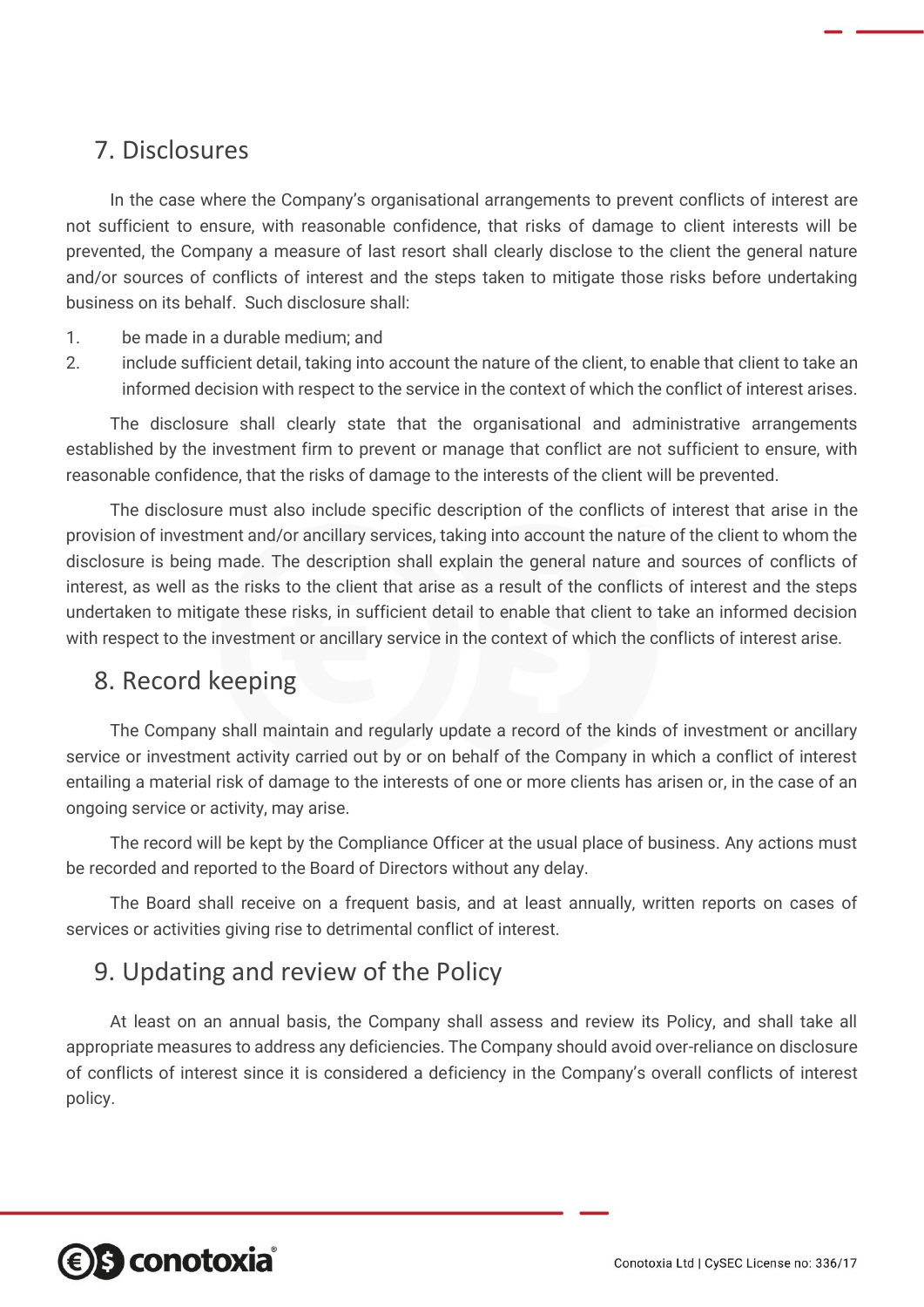## 10. Questions on this Policy

Should you have any questions about this Conflicts of Interest Policy or on conflict of interest in general, you may direct them to the Compliance Department at compliance@cy.conotoxia.com



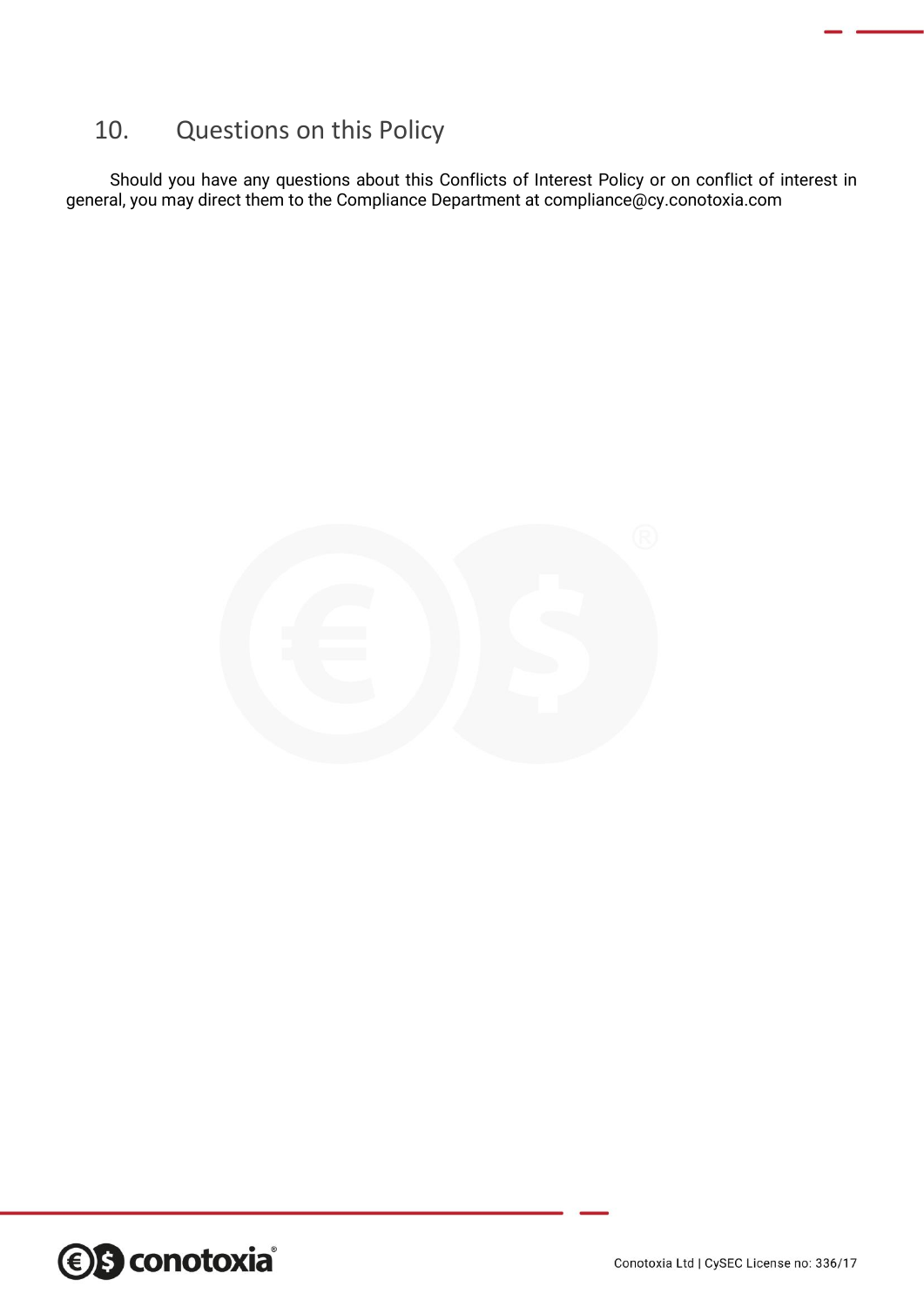#### Annex I

#### DETAILED DESCRIPTION OF CONFLICTS OF INTEREST AND THEIR MANAGEMENT

| <b>Conflict of interest</b>                                                                                          | Method of managing the identified conflict                                                                                                                                                      |  |
|----------------------------------------------------------------------------------------------------------------------|-------------------------------------------------------------------------------------------------------------------------------------------------------------------------------------------------|--|
| Reception and transmission of orders in relation to one or more financial instruments                                |                                                                                                                                                                                                 |  |
| Front-running                                                                                                        | Personal transactions policy                                                                                                                                                                    |  |
| Relevant interests (Conotoxia is not acting in<br>client's best interest having material interest<br>in transaction) | Information barriers (Chinese walls)<br>1.<br>2.<br>Personal transactions policy                                                                                                                |  |
| Use of confidential information                                                                                      | 3.<br>Information barriers (Chinese walls)<br>Personal transactions policy<br>4.<br>5.<br><b>Confidentiality Agreement</b>                                                                      |  |
| Insider trading of Conotoxia employees                                                                               | Information barriers (Chinese walls)<br>6.<br>7.<br>Personal transactions policy                                                                                                                |  |
| Preferential treatment of some clients                                                                               | Avoidance of undue influence defined<br>1.<br>as being under any influence or<br>pressure from third parties                                                                                    |  |
| Execution of orders on behalf of clients                                                                             |                                                                                                                                                                                                 |  |
| Execution of Client's orders where Conotoxia<br>is the other party to transaction                                    | 2.<br>Information barriers (Chinese walls)<br>3.<br>Best execution policy<br><b>Internal Audit Control</b><br>4.<br>5.<br>Internal<br>Control<br>system<br>and<br><b>Compliance Supervision</b> |  |
| Front-running                                                                                                        | Personal transactions policy                                                                                                                                                                    |  |
| Relevant interests (Conotoxia is not acting in<br>client's best interest having material interest<br>in transaction) | Information barriers (Chinese walls)<br>6.<br>7.<br>Personal transactions policy                                                                                                                |  |
|                                                                                                                      |                                                                                                                                                                                                 |  |
| Use of confidential information                                                                                      | Information barriers (Chinese walls)<br>8.<br>Personal transactions policy<br>9.<br>10.<br><b>Confidentiality Agreement</b>                                                                     |  |

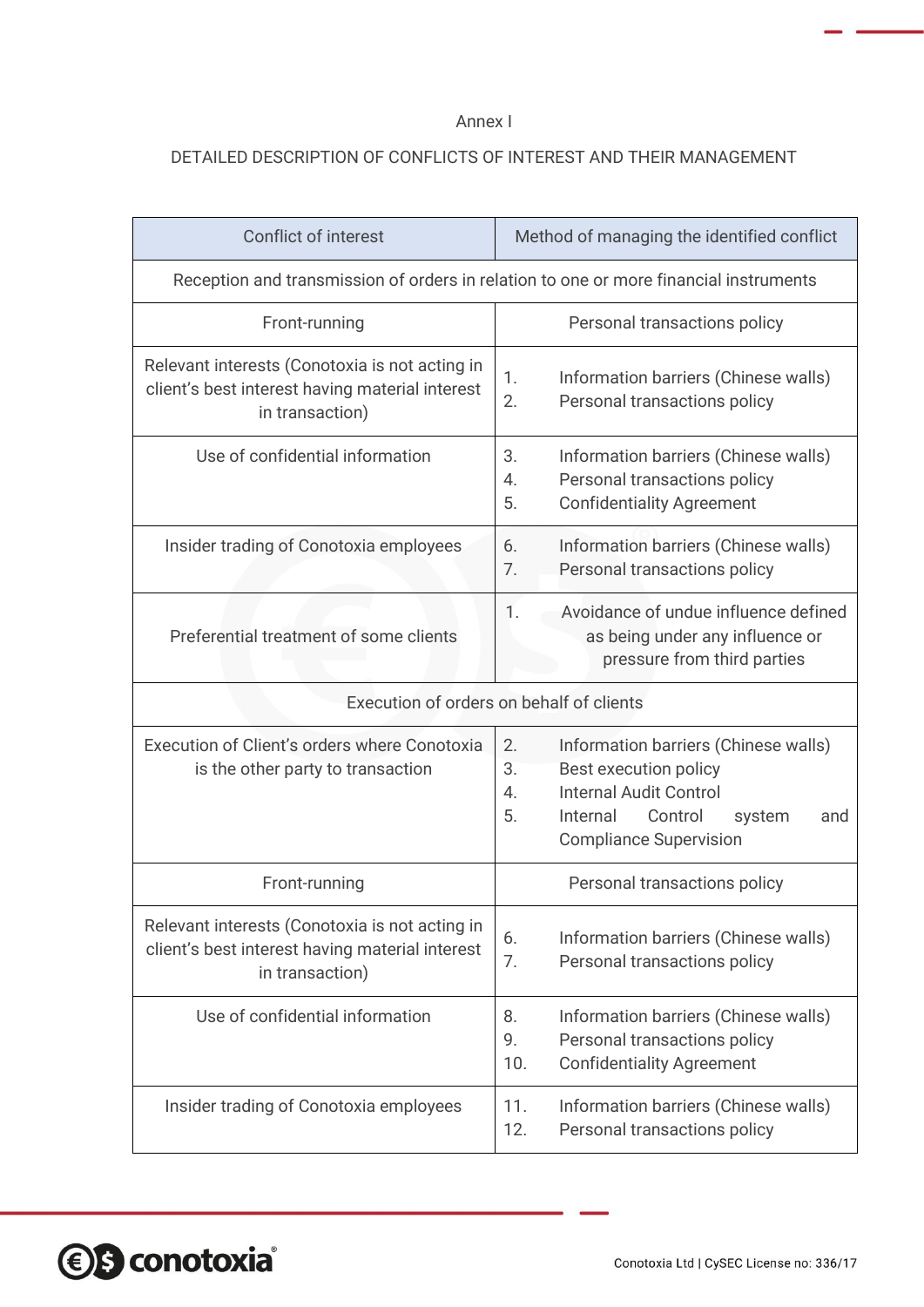| Preferential treatment of some clients                                                                                                                                                                                                                                                                                                |                                    | 13.<br>Avoidance of undue influence defined<br>as being under any influence or<br>pressure from third parties                                                                                                                                                                                                                                              |
|---------------------------------------------------------------------------------------------------------------------------------------------------------------------------------------------------------------------------------------------------------------------------------------------------------------------------------------|------------------------------------|------------------------------------------------------------------------------------------------------------------------------------------------------------------------------------------------------------------------------------------------------------------------------------------------------------------------------------------------------------|
| Remuneration / rewards of the employees<br>and introducing brokers                                                                                                                                                                                                                                                                    | 1.<br>2.<br>3.<br>$\overline{4}$ . | Remuneration policy<br>Introduction of qualitive factors which<br>have influence on Introducing brokers<br>remuneration and introduction<br>of<br>mechanisms of verification of the<br>quality of services provided by the IB (if<br>applicable)<br><b>Internal Audit Control</b><br>Internal<br>Control<br>system<br>and<br><b>Compliance Supervision</b> |
| Aggregation / allocation of transactions of<br>Conotoxia's financial instruments or client's<br>instruments to the detriment of other client                                                                                                                                                                                          | 1.<br>2.                           | Remuneration policy<br>Avoidance of undue influence defined<br>being under any influence or<br>as<br>pressure from third parties                                                                                                                                                                                                                           |
| Conflicts during execution of transaction,<br>such as:<br>Non-sequential execution of client's<br>1.<br>orders<br>Lack of transaction correction or lack<br>2.<br>of compensation to the client<br>Execution of third party transaction<br>3.<br>prior client's transaction<br>Conotoxia delays payment to increase<br>4.<br>turnover | 3.<br>4.<br>5.<br>6.               | Remuneration policy<br>Avoidance of undue influence defined<br>being under any influence or<br>as<br>pressure from third parties<br><b>Internal Audit Control</b><br>Control<br>Internal<br>system<br>and<br><b>Compliance Supervision</b>                                                                                                                 |
| Dealing on Own Account                                                                                                                                                                                                                                                                                                                |                                    |                                                                                                                                                                                                                                                                                                                                                            |
| Conflict during the execution of transaction:                                                                                                                                                                                                                                                                                         |                                    |                                                                                                                                                                                                                                                                                                                                                            |
| 1.<br>Transactions are executed against<br>trading book policy<br>Lack of four eye control<br>2.                                                                                                                                                                                                                                      |                                    | <b>Trading Book Policy</b><br>1.<br>2.<br>General Manger, Risk Manager and<br>Compliance Officer are responsible for<br>the overview of the Dealing on Own<br>Account                                                                                                                                                                                      |
| 3.<br>Where the Company or an employee of<br>the Company has a financial or other<br>incentive to favor the interest of<br>another client or group of clients over<br>the interests of the remaining clients<br>of the Company.                                                                                                       |                                    |                                                                                                                                                                                                                                                                                                                                                            |

*S* conotoxia®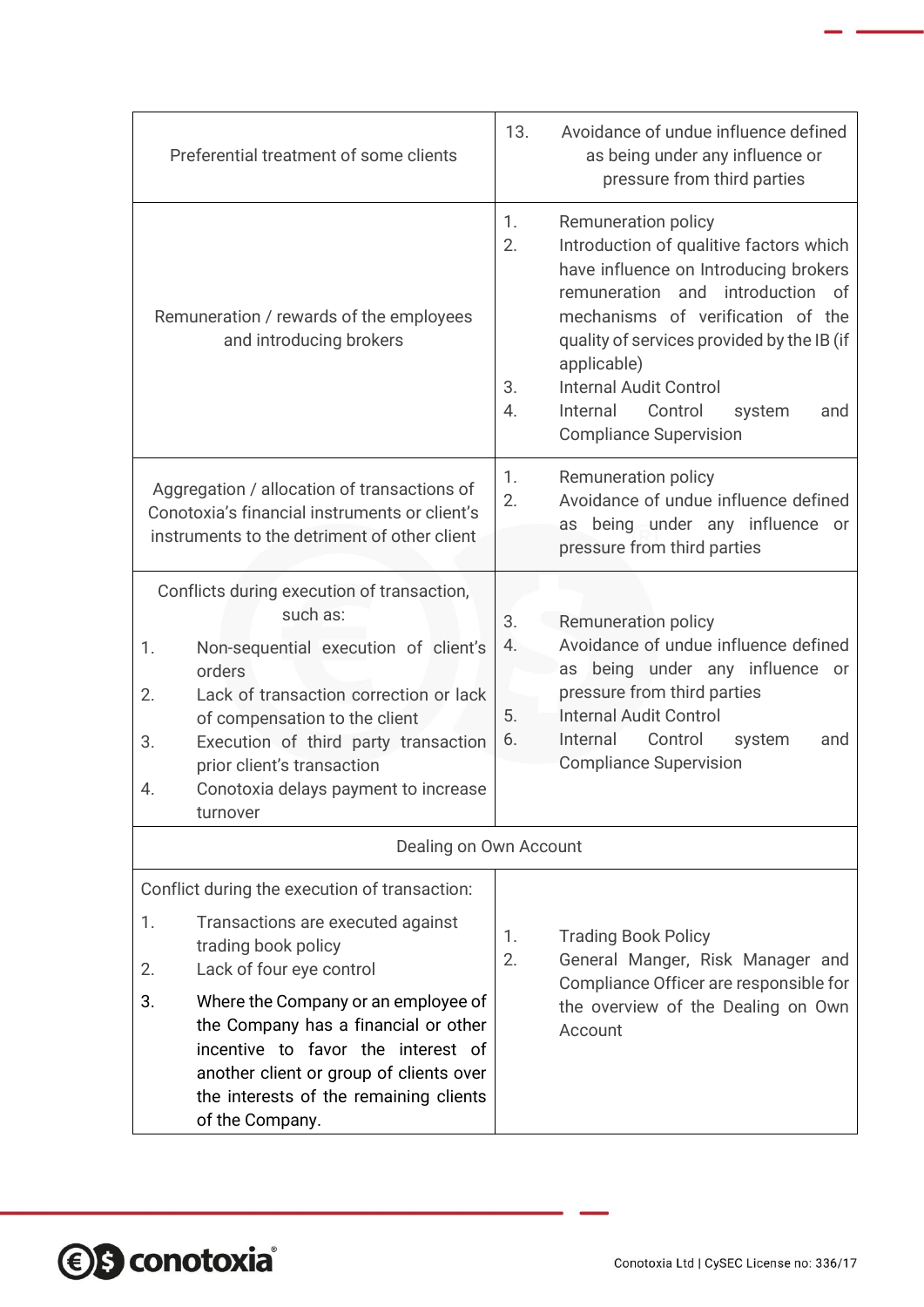| 4.<br>Conflict in relation to the replacement<br>of the Head of Dealing on Own<br>Account<br>Head of the Department replaced by<br>5.<br>the Executive Directive delegated as a<br>replacement for Head of Brokerage | 3.<br>The<br>Company<br>has<br>established<br><b>Replacement Policy</b>                                                                                                                                                                                                                                                                 |
|----------------------------------------------------------------------------------------------------------------------------------------------------------------------------------------------------------------------|-----------------------------------------------------------------------------------------------------------------------------------------------------------------------------------------------------------------------------------------------------------------------------------------------------------------------------------------|
| Conflict of interest in relation to Chinese Wall<br>including Electronic Chinese Wall:                                                                                                                               | 1.<br>The<br>established<br>has<br>Company<br>adequate<br>and<br>controls<br>systems                                                                                                                                                                                                                                                    |
| 6.<br>Employees of the Dealing on Own<br>Account Department have access to<br>confidential information of Brokerage,<br>Portfolio Management and Investment<br><b>Advice Departments</b>                             | ensuring limitation of the access to the<br>confidential information included in<br>the Information Security Policy                                                                                                                                                                                                                     |
|                                                                                                                                                                                                                      | 2.<br>The separate supervision of relevant<br>persons whose principal functions<br>involve carrying out activities on behalf<br>of, or providing services to, clients<br>whose interests may conflict, or who<br>otherwise represent different interests<br>that may conflict, including those of<br>the Company.                       |
|                                                                                                                                                                                                                      | introduction<br>3.<br>The<br>of<br>measures<br>(establishment<br>of<br>the<br>Personal<br>Transaction Policy) to prevent or<br>control the simultaneous or sequential<br>involvement of a relevant person in<br>separate<br>investment<br>ancillary<br>or<br>services or activities where such                                          |
|                                                                                                                                                                                                                      | involvement may impair the proper<br>management of conflicts of interest.                                                                                                                                                                                                                                                               |
|                                                                                                                                                                                                                      | Staff<br>members<br>4.<br>required<br>are<br>to<br>immediately notify the Company in<br>case they perceive that a conflict of<br>interest may be created due to the<br>undertaking of a specific task/ work.<br>Compliance Officer will be<br>The<br>responsible for the adherence of the<br>said Policy implemented by the<br>Company. |
|                                                                                                                                                                                                                      | 5.<br>Implementation<br>оf<br>procedures<br>governing access to electronic data.                                                                                                                                                                                                                                                        |
|                                                                                                                                                                                                                      | 6.<br>The Company is taking the following<br>measures in order to ensure that                                                                                                                                                                                                                                                           |

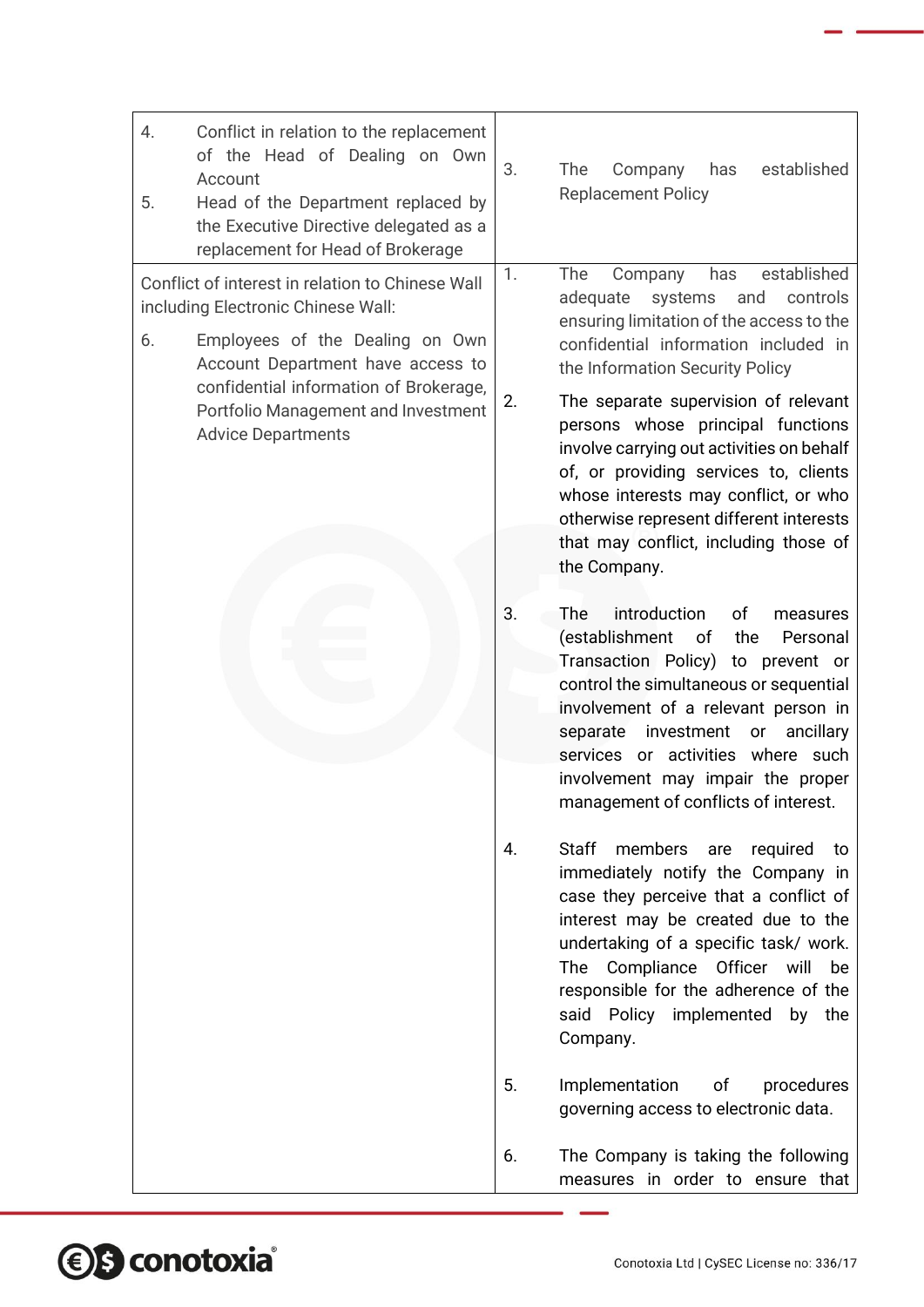|                                                                                 | «Chinese<br>effective<br>Walls»<br>exist                      |
|---------------------------------------------------------------------------------|---------------------------------------------------------------|
|                                                                                 | between the different Departments:                            |
|                                                                                 | The<br>maintains<br>$\checkmark$<br>Company                   |
|                                                                                 | different Departments for its                                 |
|                                                                                 | investment services; the Head of                              |
|                                                                                 | each Department is responsible                                |
|                                                                                 | for the Department's operational                              |
|                                                                                 | independence from the other                                   |
|                                                                                 | Departments and organizational                                |
|                                                                                 | units of the Company;                                         |
|                                                                                 | There is a clear distinction<br>$\checkmark$                  |
|                                                                                 | different<br>the<br>between                                   |
|                                                                                 | Department's<br>operations<br>as                              |
|                                                                                 | these are described in the IOM;                               |
|                                                                                 | Each<br>Department<br>has<br>$\checkmark$<br>its              |
|                                                                                 | independent<br>lines<br>of<br>its                             |
|                                                                                 | responsibility and reporting.                                 |
| Conflict of<br>interest in<br>relation<br>the<br>to                             | $\mathbf{1}$ .<br>has<br>established<br><b>The</b><br>Company |
| remuneration of the Dealing on Own Account                                      | Remuneration Policy specifying the                            |
| employees:                                                                      | remuneration procedures as per the                            |
| Employees are remunerated based on<br>1.                                        | regulatory requirements                                       |
| the level of the loss of the clients                                            | 2.<br>The removal of any direct link between                  |
|                                                                                 | the remuneration of relevant persons                          |
| 2.<br>Employees may have an interest in<br>maximizing trading volumes in order  | principally engaged in one activity and                       |
| to increase its commission revenue,                                             | the remuneration of, different relevant                       |
| which is inconsistent with the clients'                                         | persons principally engaged in another                        |
| personal objectives of minimizing                                               | activity, where a conflict of interest                        |
| transaction costs.                                                              | may arise in relation to those activities.                    |
|                                                                                 | 3.<br>The Compliance Officer is required to                   |
|                                                                                 | all<br>variable<br>review<br>remuneration                     |
|                                                                                 | practices applied by the Company.                             |
| Conflict of interest in relation to act not in the                              | established<br>has<br>1.<br>The<br>Company                    |
| best interest of the client:                                                    | adequate policies and procedure to                            |
|                                                                                 | ensure th Company at all times acts in                        |
| of<br>orders<br>1.<br>Execution<br>the<br>using                                 | the best interest of the client                               |
| confidential<br>information<br>for<br>the                                       | 2.<br>The<br>Company<br>has<br>established                    |
| disadvantage of the client<br>2.                                                | execution arrangements for obtaining                          |
| The Company may be the counterparty<br>to its clients' positions on a principal | possible<br>best<br>result<br>(best<br>the                    |
| capacity; the Company engages in                                                | execution obligation); the Company                            |
| personal account dealing and the                                                | monitors clients' trades to ensure that                       |
| Company has a client with an interest                                           | best execution is achieved on a                               |
| that potentially conflicts with such                                            | consistent basis; the Company's                               |
| dealing.                                                                        | execution arrangements and policies                           |
|                                                                                 | are subject to an annual review by the                        |
|                                                                                 | Company's Compliance Department.                              |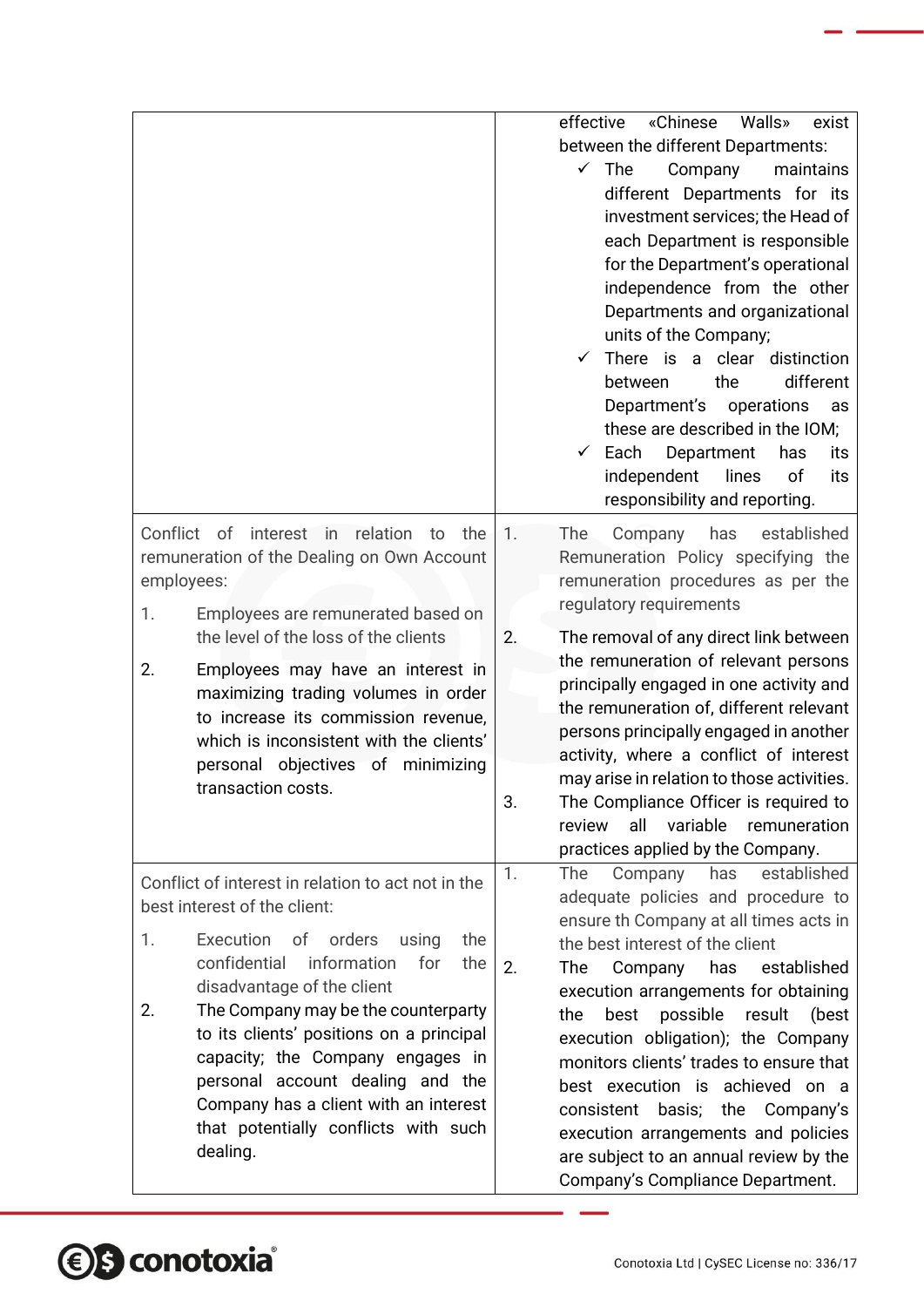|                                                                                                                                                                                                                                               | The introduction of relevant measures<br>3.<br>to prevent or limit any person from<br>exercising<br>influence<br>inappropriate<br>over the way in which a relevant person<br>carries out<br>investment/ ancillary<br>services.<br>The prevention or controlling the<br>4.<br>information<br>exchange<br>of<br>(Confidentiality Agreement) between<br>relevant persons engaged in activities<br>involving a risk of a conflict of interest<br>where<br>the<br>exchange<br>that<br>of<br>information may harm the interests of<br>one or more clients, through relevant<br>procedures and mechanisms.<br>Prohibition on employees of the<br>5.<br>Company having external business<br>interests conflicting with the interests |  |
|-----------------------------------------------------------------------------------------------------------------------------------------------------------------------------------------------------------------------------------------------|------------------------------------------------------------------------------------------------------------------------------------------------------------------------------------------------------------------------------------------------------------------------------------------------------------------------------------------------------------------------------------------------------------------------------------------------------------------------------------------------------------------------------------------------------------------------------------------------------------------------------------------------------------------------------------------------------------------------------|--|
|                                                                                                                                                                                                                                               | of the Company without the prior<br>approval of the Company's Senior<br>Management.                                                                                                                                                                                                                                                                                                                                                                                                                                                                                                                                                                                                                                          |  |
|                                                                                                                                                                                                                                               |                                                                                                                                                                                                                                                                                                                                                                                                                                                                                                                                                                                                                                                                                                                              |  |
| Safekeeping and administration of financial instruments for the account of clients, including<br>custodianship and related services such as cash/collateral management and excluding<br>maintaining securities accounts at the top tier level |                                                                                                                                                                                                                                                                                                                                                                                                                                                                                                                                                                                                                                                                                                                              |  |
| Relevant interests (Conotoxia is not acting in<br>client's best interest having material interest<br>in transaction)                                                                                                                          | 1.<br>Information barriers (Chinese walls)<br>Personal transactions policy<br>2.                                                                                                                                                                                                                                                                                                                                                                                                                                                                                                                                                                                                                                             |  |
| Use of confidential information                                                                                                                                                                                                               | Information barriers (Chinese walls)<br>1.<br>Personal transactions policy<br>2.<br>3.<br><b>Confidentiality Agreement</b>                                                                                                                                                                                                                                                                                                                                                                                                                                                                                                                                                                                                   |  |
| Insider trading of Conotoxia employees                                                                                                                                                                                                        | 1.<br>Information barriers (Chinese walls)<br>2.<br>Personal transactions policy                                                                                                                                                                                                                                                                                                                                                                                                                                                                                                                                                                                                                                             |  |
|                                                                                                                                                                                                                                               | Foreign exchange services where these are connected to the provision of investment services                                                                                                                                                                                                                                                                                                                                                                                                                                                                                                                                                                                                                                  |  |
| Conotoxia exchange account deposits in<br>other currency than the currency of<br>an<br>from EUR to<br>(e.g.<br>PLN)<br>account<br>on<br>unfavorable for client exchange rates, without                                                        | <b>Internal Audit Control</b><br>1.<br>2.<br>Internal<br>Control<br>system<br>and<br><b>Compliance Supervision</b>                                                                                                                                                                                                                                                                                                                                                                                                                                                                                                                                                                                                           |  |